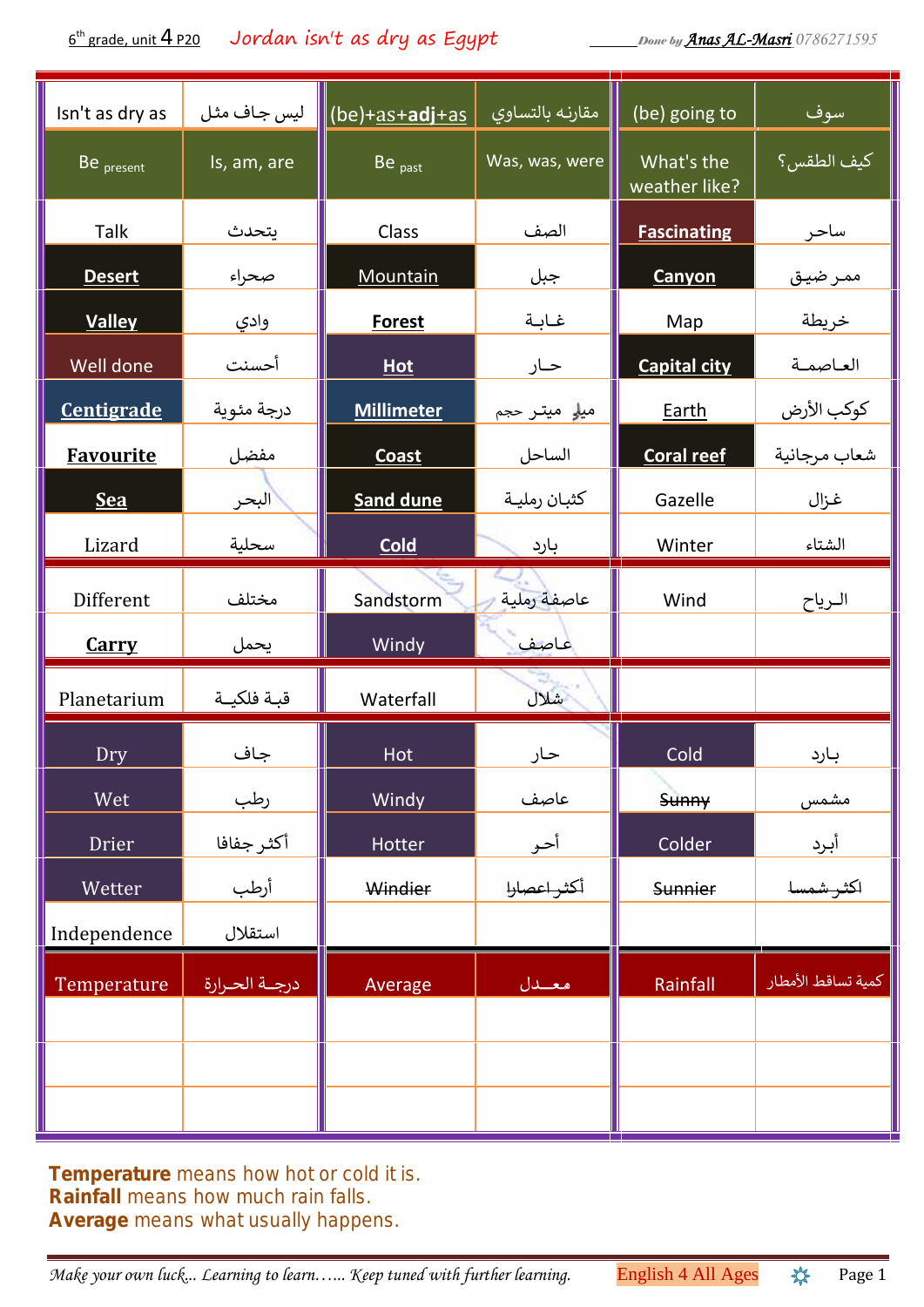6 th grade, unit 4 P20 Jordan isn't as dry as Egypt *Done by Anas AL-Masri 0786271595*

| <b>Desert</b> | صحراء        | <b>Mountain</b> | <u>جبل</u>    | Canyon             | ممرضيق       |  |
|---------------|--------------|-----------------|---------------|--------------------|--------------|--|
|               |              |                 |               |                    |              |  |
|               |              |                 |               |                    |              |  |
|               |              |                 |               |                    |              |  |
|               |              |                 |               |                    |              |  |
| Capital city  | العاصمة      | <b>Coast</b>    | الساحل        | Coral reef         | شعاب مرجانية |  |
|               |              |                 |               |                    |              |  |
|               |              |                 |               |                    |              |  |
|               |              |                 |               |                    |              |  |
|               |              |                 |               |                    |              |  |
| <b>Sea</b>    | <u>البحر</u> | Sand dune       | كثبان رملية   | <b>Fascinating</b> | ساحر         |  |
|               |              |                 | $\mathcal{O}$ |                    |              |  |
|               |              |                 |               |                    |              |  |
|               |              |                 | <b>ASSES</b>  |                    |              |  |
|               |              |                 |               |                    |              |  |
| <b>Valley</b> | <u>وادي</u>  | (be)+as+adj+as  |               | Isn't as dry as    | ليس جـاف مثل |  |
|               |              |                 |               |                    |              |  |
|               |              |                 |               |                    |              |  |
|               |              |                 |               |                    |              |  |
|               |              |                 |               |                    |              |  |
|               |              |                 |               |                    |              |  |
|               |              |                 |               |                    |              |  |
|               |              |                 |               |                    |              |  |
|               |              |                 |               |                    |              |  |
|               |              |                 |               |                    |              |  |
|               |              |                 |               |                    |              |  |
|               |              |                 |               |                    |              |  |

*Make your own luck... Learning to learn…... Keep tuned with further learning.* English 4 All Ages  $\frac{1}{2}$  Page 2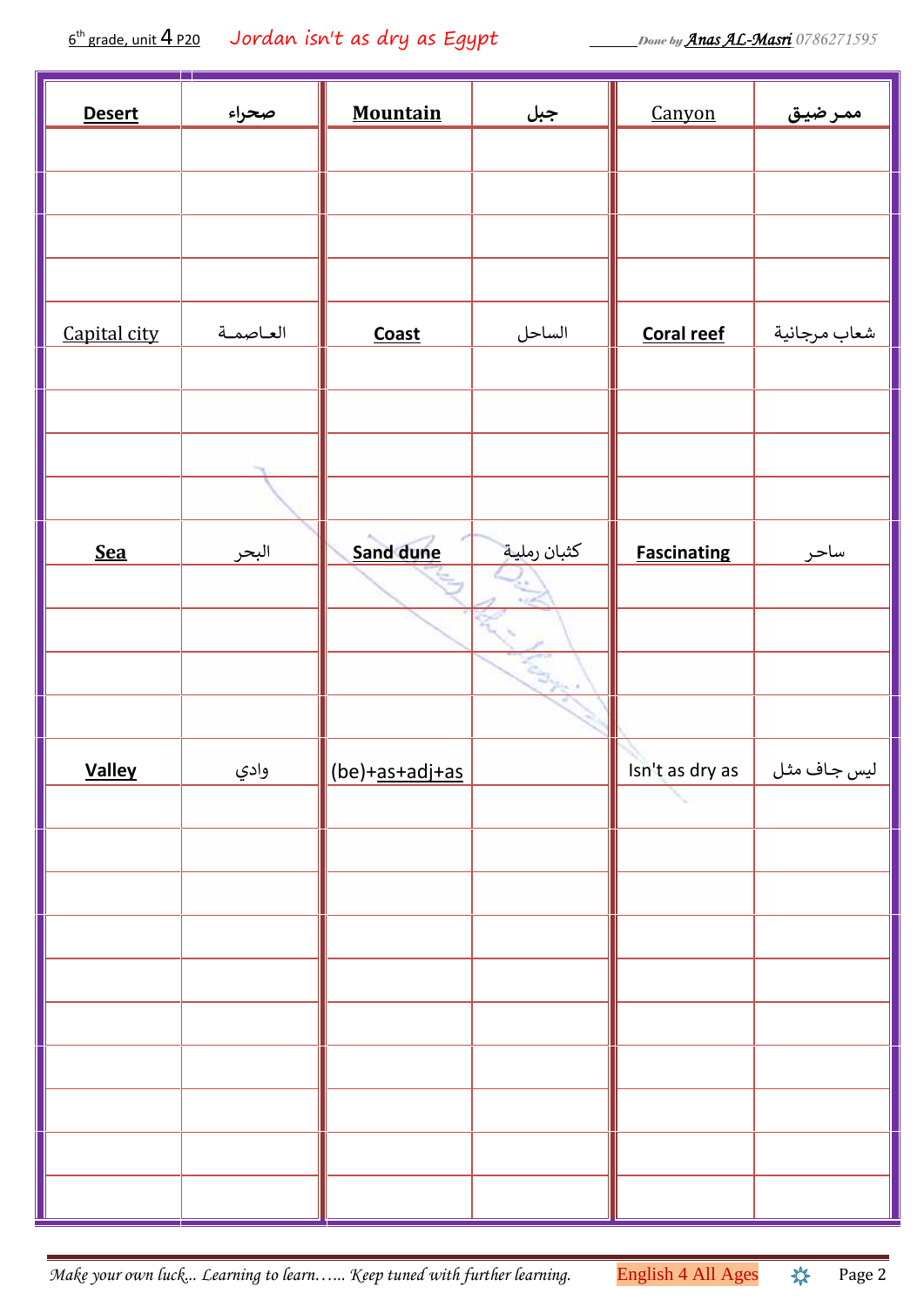| $6th$ grade, unit 4 p20 Jordan isn't as dry as Egypt                   | Done by <b>Anas AL-Masri</b> 0786271595  |
|------------------------------------------------------------------------|------------------------------------------|
| Jordan isn't as big as Saudi Arabia.                                   |                                          |
|                                                                        |                                          |
|                                                                        |                                          |
| Jordan isn't as dry as Egypt. Jordan isn't as dry as Egypt.            |                                          |
|                                                                        |                                          |
|                                                                        |                                          |
| What is the weather like in Jordan? It's hot.                          |                                          |
| <del>athe</del> i<br><b>307</b>                                        | <b>72721</b>                             |
|                                                                        |                                          |
| It's hot. It's thirty-two degrees Centigrade.                          |                                          |
|                                                                        |                                          |
|                                                                        |                                          |
| The River Jordan isn't as long as The River Nile.                      |                                          |
|                                                                        |                                          |
|                                                                        |                                          |
| ,                                                                      |                                          |
| Make your own luck Learning to learn Keep tuned with further learning. | <b>English 4 All Ages</b><br>Page 3<br>☆ |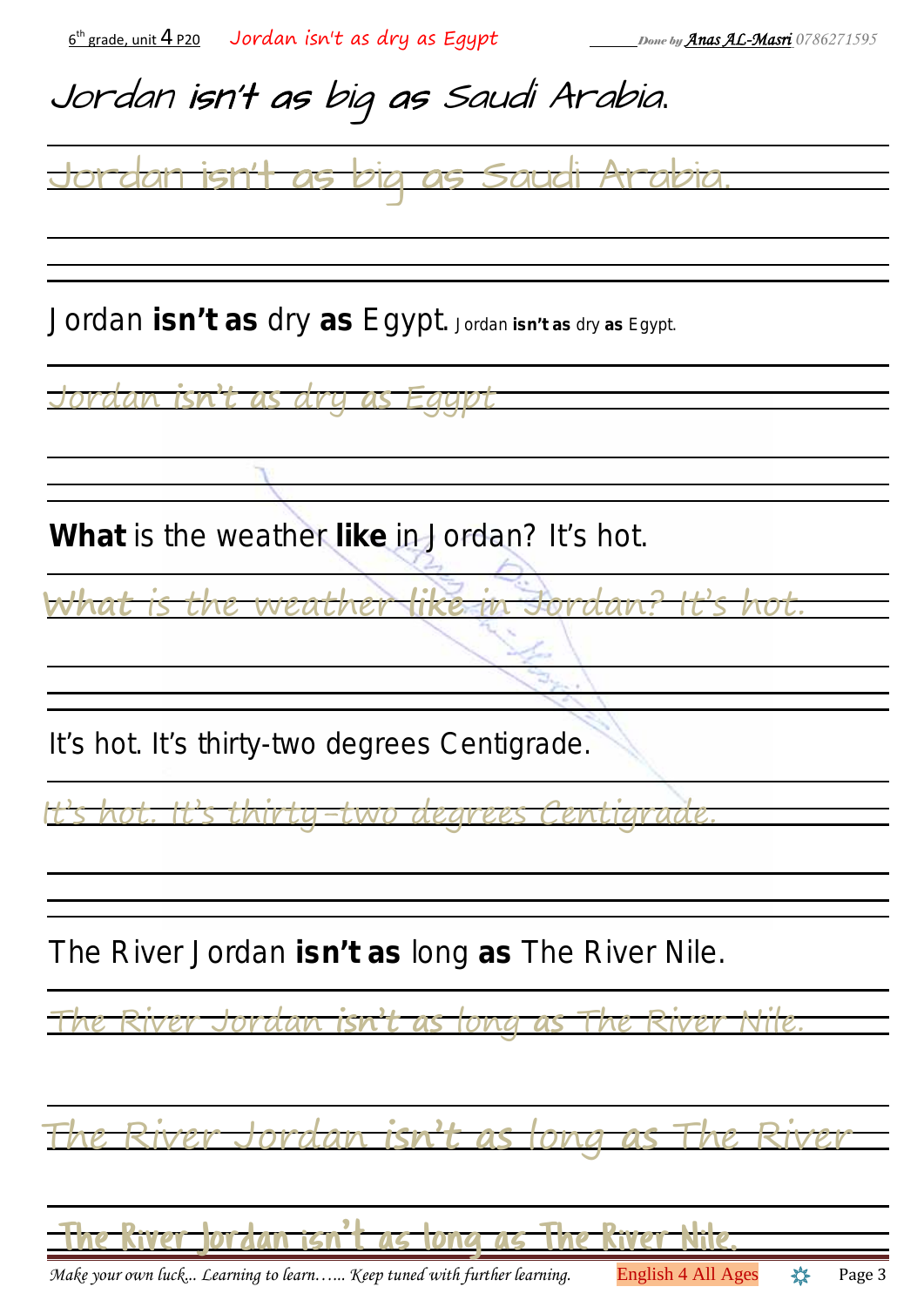#### **1.**

Miss Salma: This afternoon, Samira and Laila are going to talk to the class.

Samira: Jordan is a fascinating country. There are deserts and mountains. There are canyons and valleys. There are nature reserves and forests, too.

#### **2.**

Laila: This is Jordan on the map. Jordan is bigger than Lebanon. It isn't as big as Saudi Arabia or Egypt. Miss Salma: Well done, Laila. What is the weather like in Jordan?

**3.**

Samira: It's hot here in the summer, but it isn't as hot as Saudi Arabia.

Laila: In the capital city, Riyadh, it's forty-three degrees Centigrade in the summer.

Samira: Jordan isn't as dry as Egypt. Egypt is one of the driest countries on Earth! It has fifty millimetres of rain every year.

**4.**

Miss Salma: What's your favourite place in Jordan? Laila: My favourite place is Aqaba. It's on the coast. There's a beautiful coral reef in the sea. Samira: My favourite place is the desert. There are sand dunes. I like the gazelles and lizards.

*What is the girls' talk about?* (*It's about Jordan and other countries*.) Correct answer: *There aren't any trees in Jordan. (False. There are forests in Jordan.)*

*Jordan isn't as big as Egypt. (True) Jordan isn't as hot as Saudi Arabia in the summer. (True) Egypt is the wettest country on Earth. (False. Egypt is one of the driest countries on Earth.) Samira's favourite place is Aqaba. (False. Laila's favourite place is Aqaba. / Samira's favourite place is the desert.)*

*Anas Al-Masri g g*

*Anas Al-Masri ggg g Anas Al-Masri ggg Anas Al-Masri*

*Anas Al-Masri Anas Al-Masri g* **Anas Al-Masri g**

Miss Salma: Good. Well done!

# **{{{***as* **(adjective)** *as***}}}**

**Function**: comparison. (Equalization)

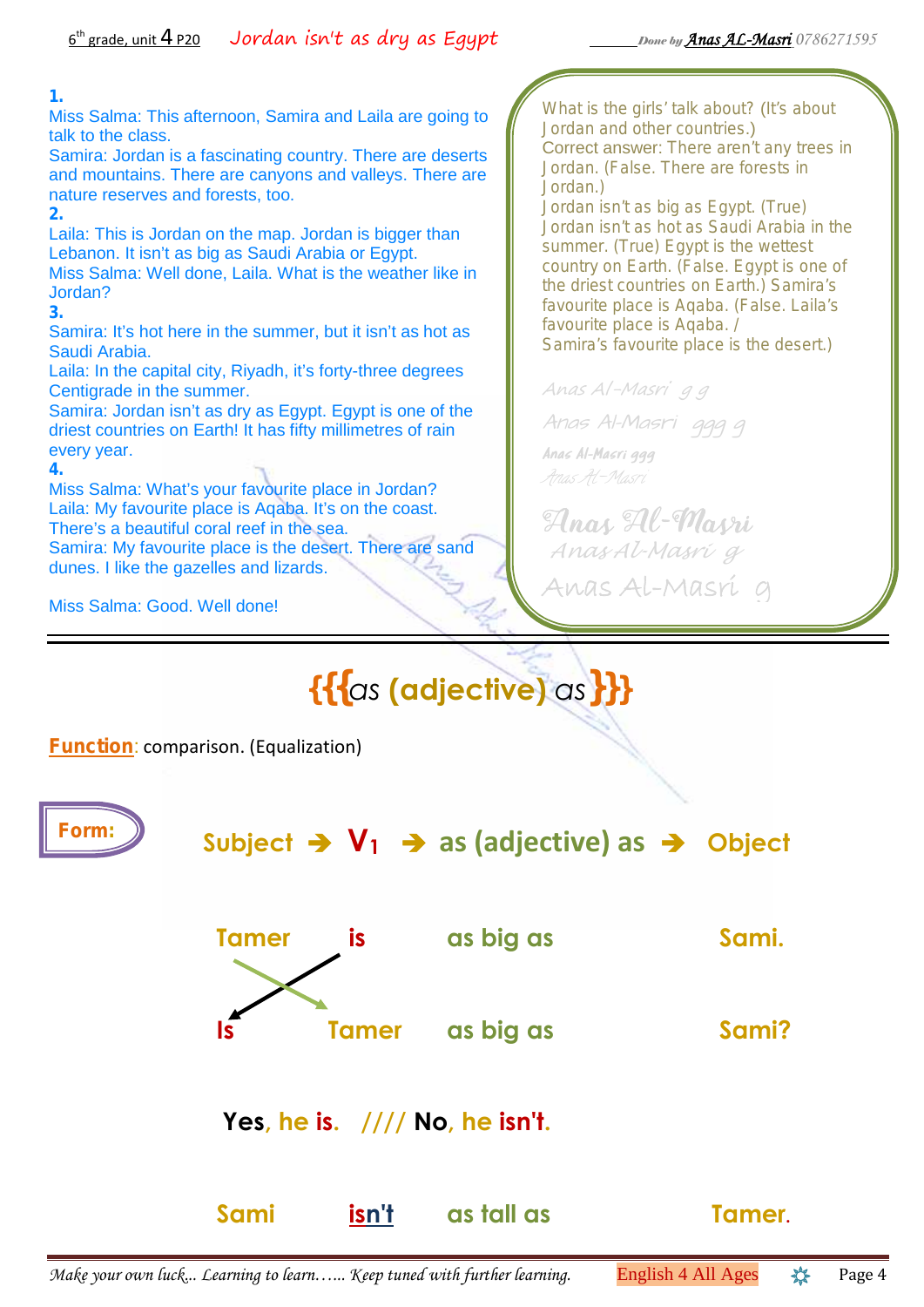I live in Ajloun in Jordan. It's a beautiful city. There are hills and valleys. There's a big forest, too. There are lots of interesting trees and plants in the forest and many animals live there. Ajloun has a famous castle. It's very old. You can't see tall skyscrapers here!

My cousin, Omar, lives in Kuwait City. It's the capital city of Kuwait. It is about 1100 kilometres from Jordan. It's beautiful, but it's very different from Ajloun.

Kuwait City is on the coast. It doesn't have any hills or mountains, but it has lots of tall, modern buildings. Kuwait City is very hot in the summer. It's hotter than Ajloun. In the summer in Kuwait City, there are often sandstorms. The wind carries sand from the desert. Ajloun isn't as windy as Kuwait City, and there are no sandstorms here.

| QQQQQQQQQQQQQQQQQQQQQQQQQQQQQQQQQQQQ<br>QQQQQQQQQQQQQQQ<br><b>QQQQQQQQQQQQQQQ</b><br>QQQQQ <b>QQQQQQQQQ</b> Q<br>QQQQQQQQQQQQQQ |                                              |
|---------------------------------------------------------------------------------------------------------------------------------|----------------------------------------------|
| Are these statements about the text True or False? Correct the wrong ones.                                                      |                                              |
| 1 There are hills and valleys in Ajloun. (                                                                                      |                                              |
| 2 No animals live in Ajloun. (                                                                                                  |                                              |
| 3 Kuwait City is by the sea. (                                                                                                  |                                              |
| 4 Kuwait City is as hot as Ajloun. (                                                                                            |                                              |
| <b>5</b> There are no sandstorms in Ajloun. (                                                                                   |                                              |
| 6 How many paragraphs does the text have?                                                                                       |                                              |
| 7 what's the weather like in Ajloun?                                                                                            |                                              |
| 8 Number five differences between Ajloun and Kuwait city.                                                                       |                                              |
| 9 find out 3 nouns, 3 adjectives and one pronoun.                                                                               |                                              |
| Hani: What's the weather like in Egypt, Dad?<br>Dad: It's hot in the summer but it isn't as hot as Saudi Arabia.<br>2.          |                                              |
| Hani: What's the coast like in Egypt?                                                                                           |                                              |
| Dad: It's great. There are beautiful coral reefs in the sea.                                                                    |                                              |
| ၁.                                                                                                                              |                                              |
| Hani: What's Jordan like?                                                                                                       |                                              |
| Dad: It's a marvellous country. There are deserts, mountains and nature reserves.                                               |                                              |
| 4.                                                                                                                              |                                              |
| Hani: What's your favourite city in Jordan?<br>Dad: It's the capital city, Amman. It's fascinating.                             |                                              |
| 5.                                                                                                                              |                                              |
| Hani: What's the weather like in Jordan?                                                                                        |                                              |
| Dad: It isn't as dry as Egypt. It has about 160 millimetres of rain every year.                                                 |                                              |
| Make your own luck Learning to learn Keep tuned with further learning.                                                          | <del>姿</del><br>English 4 All Ages<br>Page 5 |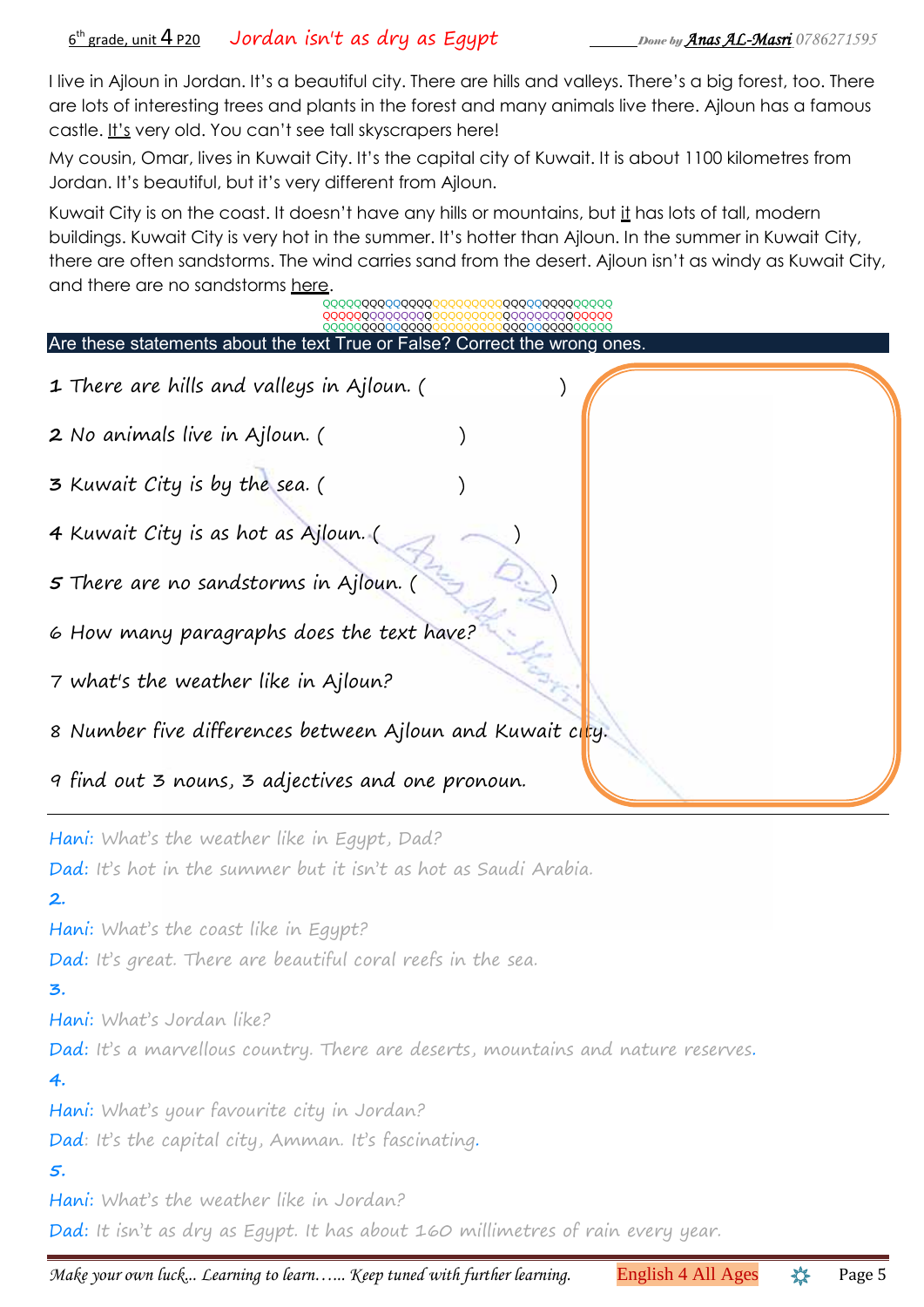## Make typical questions for these answers. (Mark on the light color words): علم فوق الكلمات خفيفة اللون

### **A)** \_\_\_\_\_\_\_\_\_\_\_\_\_\_\_\_\_\_\_\_\_\_\_\_\_\_\_\_\_\_\_\_\_\_\_\_\_\_\_\_\_\_\_\_\_\_\_\_\_\_\_\_\_\_\_\_\_\_\_\_\_\_\_\_\_\_\_\_\_\_\_\_\_\_\_\_\_\_

**B)** It's hot in the summer but it isn't as hot as Saudi Arabia.

Hani: \_\_\_\_\_\_\_\_\_\_\_\_\_\_\_\_\_\_\_\_\_\_\_\_\_\_\_\_\_\_\_\_\_\_\_\_\_\_\_\_\_\_\_\_\_\_\_\_\_\_\_\_\_\_\_\_\_\_\_\_\_\_\_\_\_\_\_\_

Dad: It's great in Egypt. There are beautiful coral reefs in the sea.

Hani: \_\_\_\_\_\_\_\_\_\_\_\_\_\_\_\_\_\_\_\_\_\_\_\_\_\_\_\_\_\_\_\_\_\_\_\_\_\_\_\_\_\_\_\_\_\_\_\_\_\_\_\_\_\_\_\_\_\_\_\_\_\_\_\_\_\_\_\_

Dad: It's a marvellous country. There are deserts, mountains and nature reserves.

Hani: \_\_\_\_\_\_\_\_\_\_\_\_\_\_\_\_\_\_\_\_\_\_\_\_\_\_\_\_\_\_\_\_\_\_\_\_\_\_\_\_\_\_\_\_\_\_\_\_\_\_\_\_\_\_\_\_\_\_\_\_\_\_\_\_\_\_\_\_

Dad: It's the capital city, Amman. It's fascinating.

Hani: \_\_\_\_\_\_\_\_\_\_\_\_\_\_\_\_\_\_\_\_\_\_\_\_\_\_\_\_\_\_\_\_\_\_\_\_\_\_\_\_\_\_\_\_\_\_\_\_\_\_\_\_\_\_\_\_\_\_\_\_\_\_\_\_\_\_\_\_

Dad: It isn't as dry as Egypt. It has about 160 millimetres of rain every year.

## **Q:** \_\_\_\_\_\_\_\_\_\_\_\_\_\_\_\_\_\_\_\_\_\_\_\_\_\_\_\_\_\_\_\_\_\_\_\_\_\_\_\_\_\_\_\_\_\_\_\_\_\_\_\_\_\_\_\_\_\_\_\_\_\_\_\_\_\_\_\_

**A:** It's hot. It's thirty-two degrees Centigrade in the summer.

**Q:** \_\_\_\_\_\_\_\_\_\_\_\_\_\_\_\_\_\_\_\_\_\_\_\_\_\_\_\_\_\_\_\_\_\_\_\_\_\_\_\_\_\_\_\_\_\_\_\_\_\_\_\_\_\_\_\_\_\_\_\_\_\_\_\_\_\_\_\_ **A:** It's cold. It's twelve degrees Centigrade in the winter.

Q: \_\_\_\_\_\_\_\_\_\_\_\_\_\_\_\_\_\_\_\_\_\_\_\_\_\_\_\_\_\_\_\_\_\_\_\_\_\_\_\_\_\_\_\_\_\_\_\_\_\_\_\_\_\_\_\_\_\_\_\_\_\_\_\_\_\_\_\_

A: It has 200 millimetres of rain every year.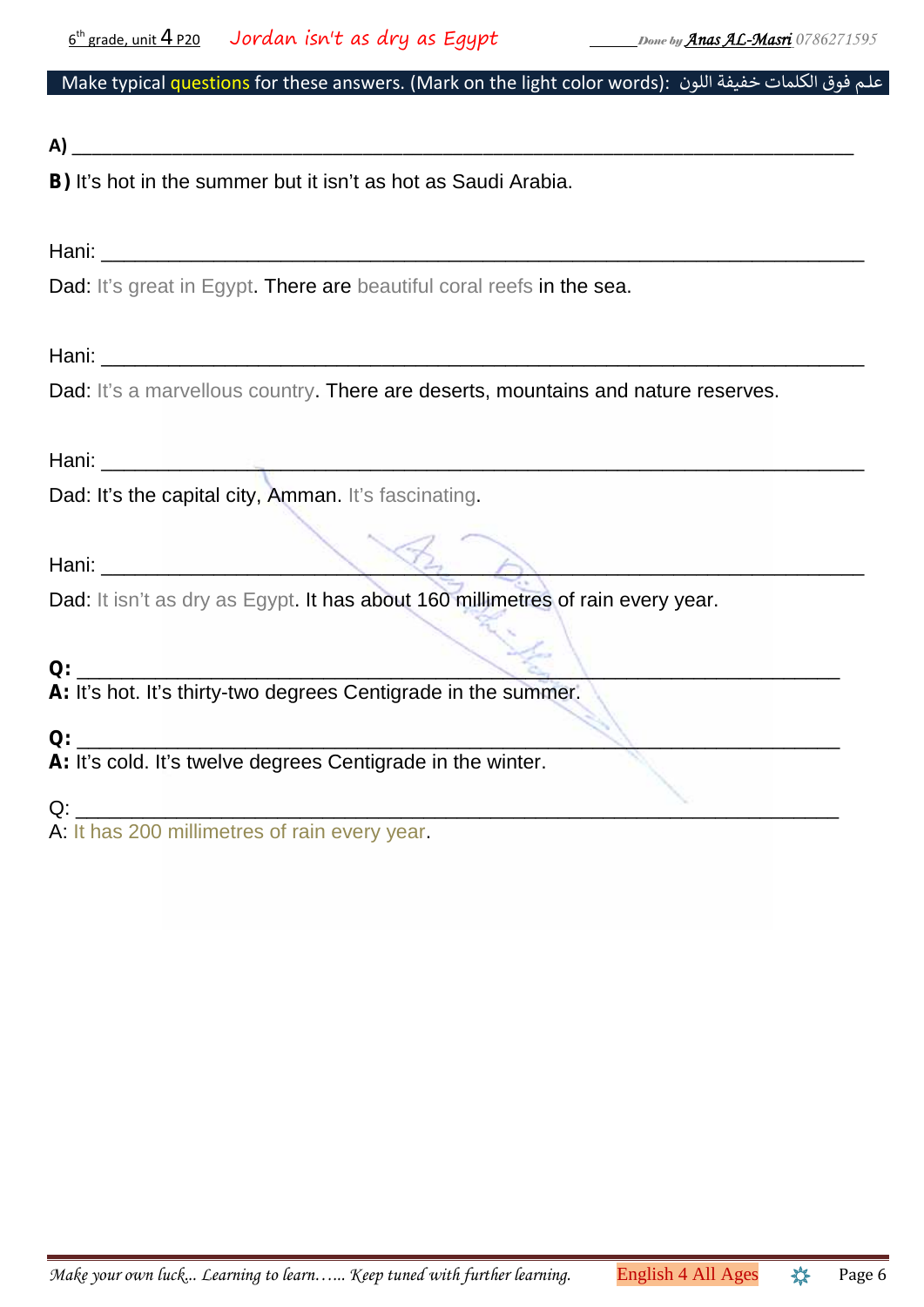| Jordan isn't as dry as Egypt                    |  |
|-------------------------------------------------|--|
| Read and match. Listen and check                |  |
| I. Hani: What's the weather like in Egypt, Dad? |  |
| 2. Hani: What's the coast like in Egypt?        |  |
| 3. Hani: What's Jordan like?                    |  |
| 4. Hani: What's your favourite city in Jordan?  |  |
| 5. Hani: What's the weather like in Jordan?     |  |
|                                                 |  |

- A.Dad: It's a marvellous country. There are deserts, mountains and nature reserves.
- B. Dad: It's hot in the summer, but it isn't as hot as Saudi Arabia.
- C. Dad: It's great. There are beautiful coral reefs in the sea.
- D. Dad: It isn't as dry as Egypt. It has about 160 millimetres of rain every year.
- E. Dad: It's the capital city, Amman. It's fascinating.

| 1. In Riyadh, it's forty-three degrees Centigrade. |          |
|----------------------------------------------------|----------|
|                                                    |          |
| 2. In Agaba, it's                                  | 30       |
|                                                    |          |
| 3. In Beirut, it's                                 | 33<br>20 |
|                                                    |          |
| 4. In Amman, it's                                  | x        |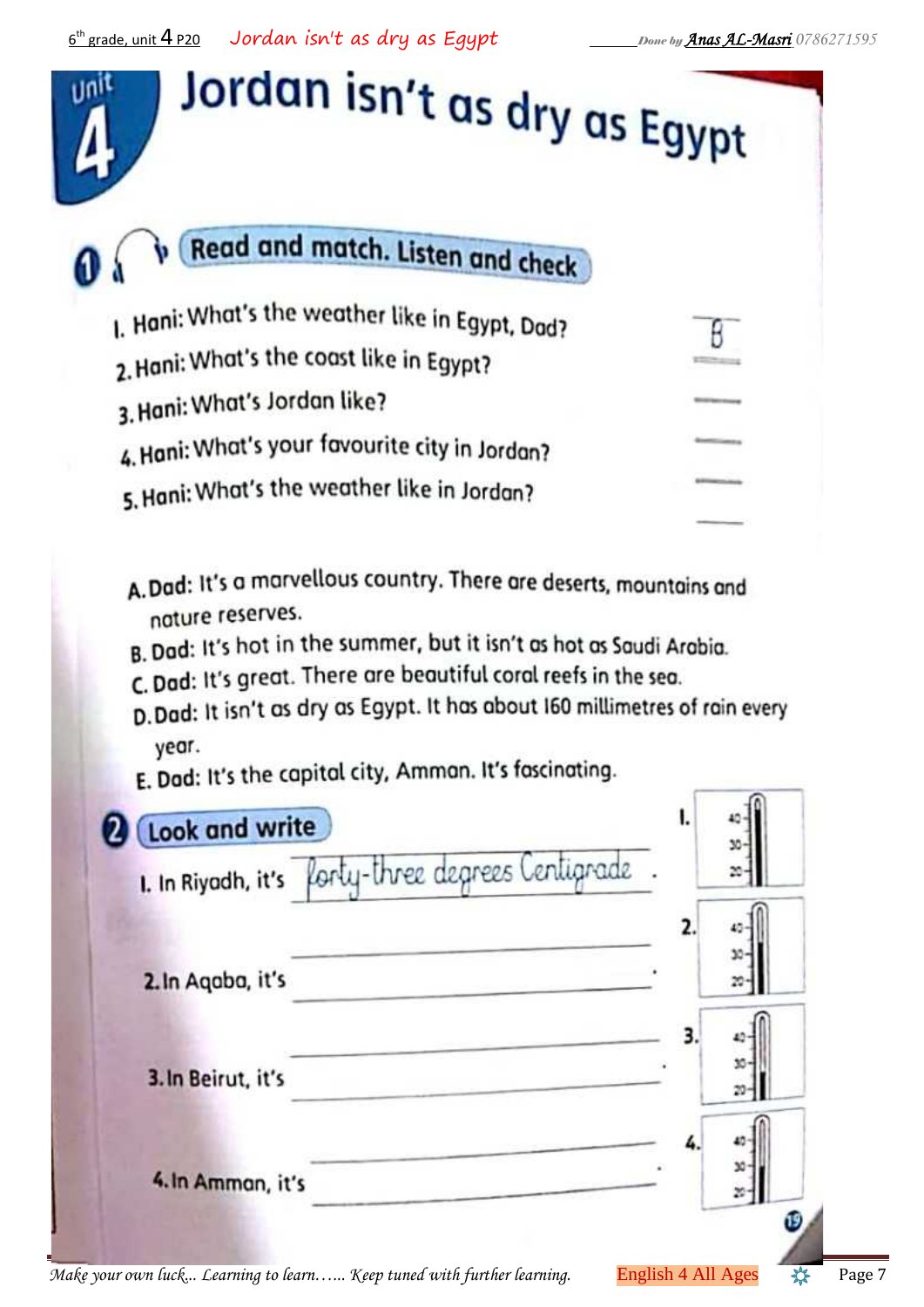$6<sup>th</sup>$  grade, unit  $4$  P20 th grade, unit 4 P20 Jordan isn't as dry as Egypt *Done by Anas AL-Masri 0786271595*

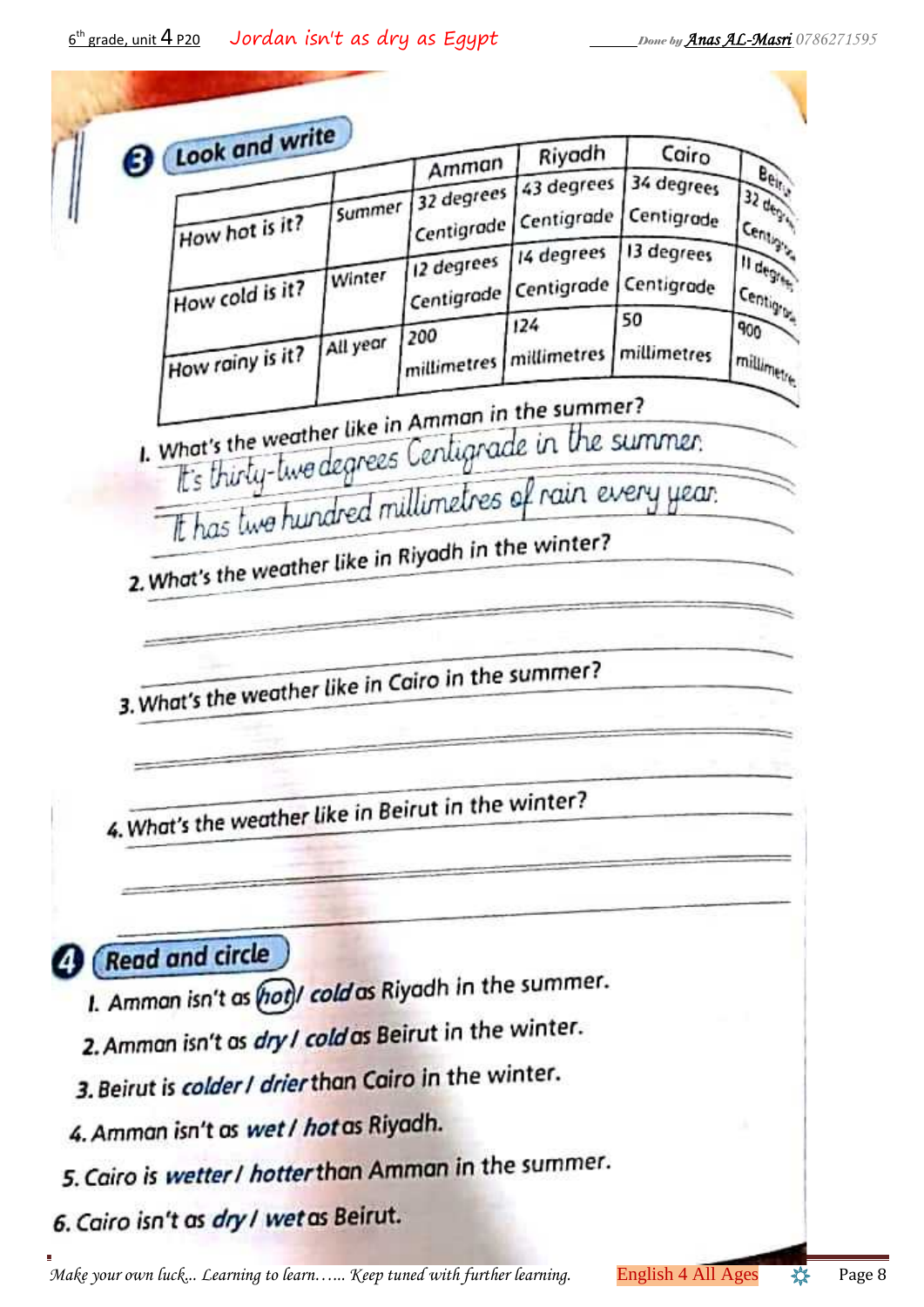| and complete |  |
|--------------|--|

| Redd und                                                                                                                                                                                                                                                                                                                                                                                                                                                                                                                                                                                                                                                |             |        |                           |           |            |
|---------------------------------------------------------------------------------------------------------------------------------------------------------------------------------------------------------------------------------------------------------------------------------------------------------------------------------------------------------------------------------------------------------------------------------------------------------------------------------------------------------------------------------------------------------------------------------------------------------------------------------------------------------|-------------|--------|---------------------------|-----------|------------|
| Dear Roed,<br>Deur<br>I'm on a school trip to Egypt, and we're staying in Cairo. I'm having a<br>I'm or time. It is the capital city of Egypt. There are lots of tall buildings and<br>great time. It is the capital city of Egypt. There are lots of tall buildings and<br>great times.<br>modern skyscrapers. There are old buildings too. There's a famous museum.<br>, it's a very interesting city.<br>Cairo is in the north of Egypt. It's a busy city. It's near the desert and it's<br>call Call Care in the Summan. In the summer it's about 35 degrees<br>very very respect there are some hills but there aren't any forests. It's windy and |             |        |                           |           |            |
| Centry to ests. It's windy an<br>sometimes there are sandstorms in the summer. Amman isn't as windy as<br>10 Cairo.<br>Cairo isn't on the coast but it's on The River Nile. It is the longest river in the<br>world. It's amazing. I like Cairo a lot!                                                                                                                                                                                                                                                                                                                                                                                                  |             |        |                           |           |            |
| Write soon.                                                                                                                                                                                                                                                                                                                                                                                                                                                                                                                                                                                                                                             |             |        |                           |           |            |
| Saleem<br>desert                                                                                                                                                                                                                                                                                                                                                                                                                                                                                                                                                                                                                                        | skyscrapers | hotter | windy                     |           | sandstorms |
| I. There are lots of tall buildings and                                                                                                                                                                                                                                                                                                                                                                                                                                                                                                                                                                                                                 |             |        | skyscrapers               | in Egypt. | in Cairo.  |
| 2. Saleem is staying near the                                                                                                                                                                                                                                                                                                                                                                                                                                                                                                                                                                                                                           |             |        | than Amman in the summer. |           |            |
| 3. Cairo is<br>4. Sometimes there are                                                                                                                                                                                                                                                                                                                                                                                                                                                                                                                                                                                                                   |             |        | in the summer.            |           |            |
| 5. Amman isn't as                                                                                                                                                                                                                                                                                                                                                                                                                                                                                                                                                                                                                                       |             |        | as Cairo.                 |           |            |
| (Write                                                                                                                                                                                                                                                                                                                                                                                                                                                                                                                                                                                                                                                  |             |        |                           |           |            |
| Dear Saleem                                                                                                                                                                                                                                                                                                                                                                                                                                                                                                                                                                                                                                             |             |        |                           |           |            |
| Thank you for your letter                                                                                                                                                                                                                                                                                                                                                                                                                                                                                                                                                                                                                               |             |        |                           |           |            |
|                                                                                                                                                                                                                                                                                                                                                                                                                                                                                                                                                                                                                                                         |             |        |                           |           |            |
|                                                                                                                                                                                                                                                                                                                                                                                                                                                                                                                                                                                                                                                         |             |        |                           |           |            |
| Write again soon                                                                                                                                                                                                                                                                                                                                                                                                                                                                                                                                                                                                                                        |             |        |                           |           |            |
|                                                                                                                                                                                                                                                                                                                                                                                                                                                                                                                                                                                                                                                         |             |        |                           |           |            |
|                                                                                                                                                                                                                                                                                                                                                                                                                                                                                                                                                                                                                                                         |             |        |                           |           |            |

*Make your own luck... Learning to learn...... Keep tuned with further learning.* English 4 All Ages  $\ast$  Page 9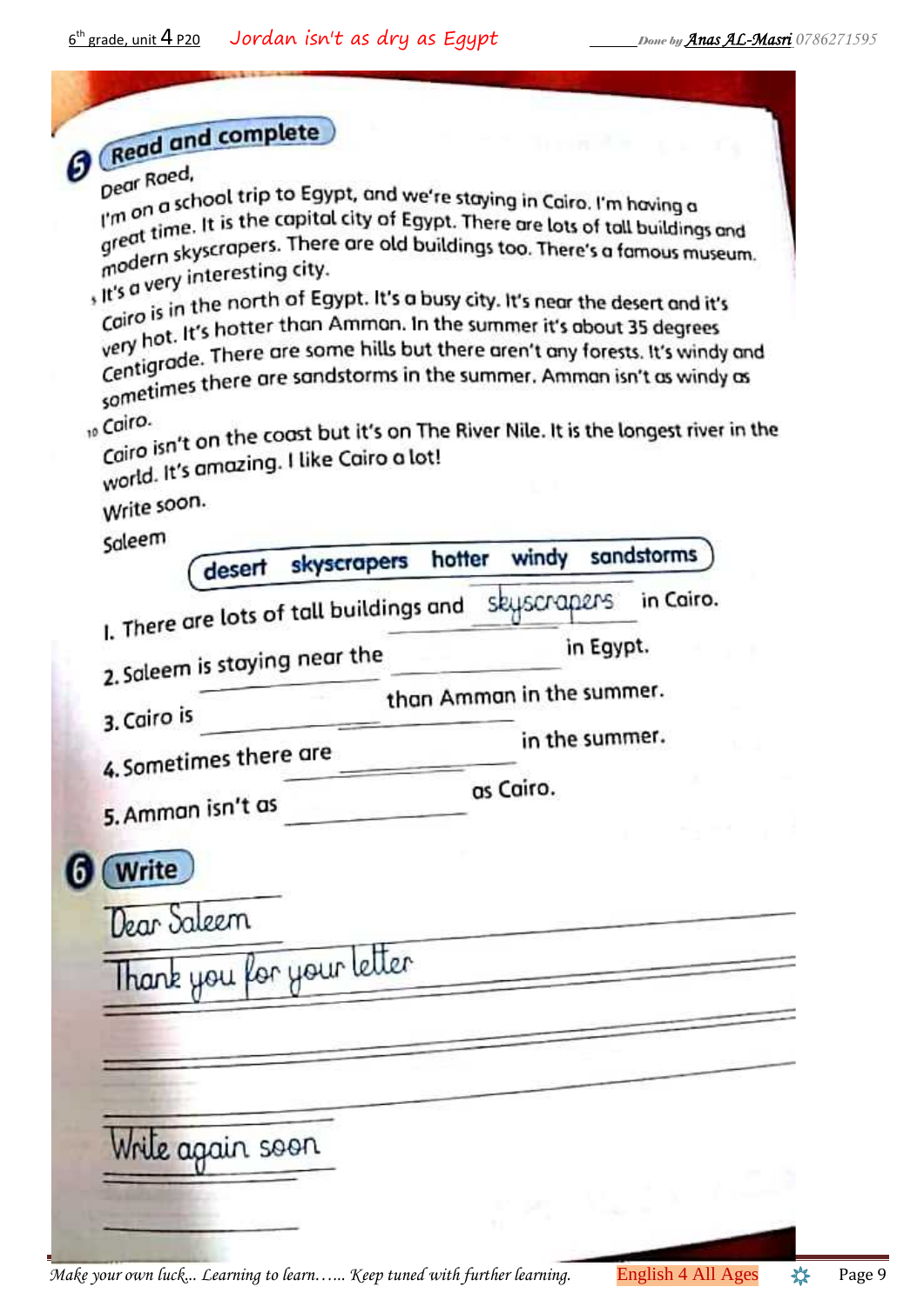| and complete |  |
|--------------|--|
|              |  |
|              |  |

| Redd und                                                   |                                                                                                                                                                                                                                                                                                                                                                                                                                                                                                                                                                                                                                                                                                                                                                                                |           |
|------------------------------------------------------------|------------------------------------------------------------------------------------------------------------------------------------------------------------------------------------------------------------------------------------------------------------------------------------------------------------------------------------------------------------------------------------------------------------------------------------------------------------------------------------------------------------------------------------------------------------------------------------------------------------------------------------------------------------------------------------------------------------------------------------------------------------------------------------------------|-----------|
| Dear Roed,<br>, it's a very interesting city.<br>10 Cairo. | Deur<br>I'm on a school trip to Egypt, and we're staying in Cairo. I'm having a<br>I'm or time. It is the capital city of Egypt. There are lots of tall buildings and<br>great time. It is the capital city of Egypt. There are lots of tall buildings and<br>great times.<br>modern skyscrapers. There are old buildings too. There's a famous museum.<br>Cairo is in the north of Egypt. It's a busy city. It's near the desert and it's<br>Caird is that the Ammon. In the summer it's about 35 degrees<br>very ligrade. There are some hills but there aren't any forests. It's windy and<br>Centry to ests. It's windy an<br>sometimes there are sandstorms in the summer. Amman isn't as windy as<br>Cairo isn't on the coast but it's on The River Nile. It is the longest river in the |           |
| world. It's amazing. I like Cairo a lot!                   |                                                                                                                                                                                                                                                                                                                                                                                                                                                                                                                                                                                                                                                                                                                                                                                                |           |
| Write soon.                                                |                                                                                                                                                                                                                                                                                                                                                                                                                                                                                                                                                                                                                                                                                                                                                                                                |           |
| Saleem<br>skyscrapers<br>desert                            | sandstorms<br>windy<br>hotter                                                                                                                                                                                                                                                                                                                                                                                                                                                                                                                                                                                                                                                                                                                                                                  |           |
| I. There are lots of tall buildings and                    | skyscrapers                                                                                                                                                                                                                                                                                                                                                                                                                                                                                                                                                                                                                                                                                                                                                                                    | in Cairo. |
| 2. Saleem is staying near the                              | in Egypt.                                                                                                                                                                                                                                                                                                                                                                                                                                                                                                                                                                                                                                                                                                                                                                                      |           |
|                                                            | than Amman in the summer.                                                                                                                                                                                                                                                                                                                                                                                                                                                                                                                                                                                                                                                                                                                                                                      |           |
| 3. Cairo is<br>4. Sometimes there are                      | in the summer.                                                                                                                                                                                                                                                                                                                                                                                                                                                                                                                                                                                                                                                                                                                                                                                 |           |
| 5. Amman isn't as                                          | as Cairo.                                                                                                                                                                                                                                                                                                                                                                                                                                                                                                                                                                                                                                                                                                                                                                                      |           |
| (Write)                                                    |                                                                                                                                                                                                                                                                                                                                                                                                                                                                                                                                                                                                                                                                                                                                                                                                |           |
| Dear Saleem                                                |                                                                                                                                                                                                                                                                                                                                                                                                                                                                                                                                                                                                                                                                                                                                                                                                |           |
| Thank you for your letter                                  |                                                                                                                                                                                                                                                                                                                                                                                                                                                                                                                                                                                                                                                                                                                                                                                                |           |
|                                                            |                                                                                                                                                                                                                                                                                                                                                                                                                                                                                                                                                                                                                                                                                                                                                                                                |           |
|                                                            |                                                                                                                                                                                                                                                                                                                                                                                                                                                                                                                                                                                                                                                                                                                                                                                                |           |
|                                                            |                                                                                                                                                                                                                                                                                                                                                                                                                                                                                                                                                                                                                                                                                                                                                                                                |           |
| Write again soon                                           |                                                                                                                                                                                                                                                                                                                                                                                                                                                                                                                                                                                                                                                                                                                                                                                                |           |
|                                                            |                                                                                                                                                                                                                                                                                                                                                                                                                                                                                                                                                                                                                                                                                                                                                                                                |           |

*Make your own luck... Learning to learn...... Keep tuned with further learning.* English 4 All Ages  $\Rightarrow$  Page 10